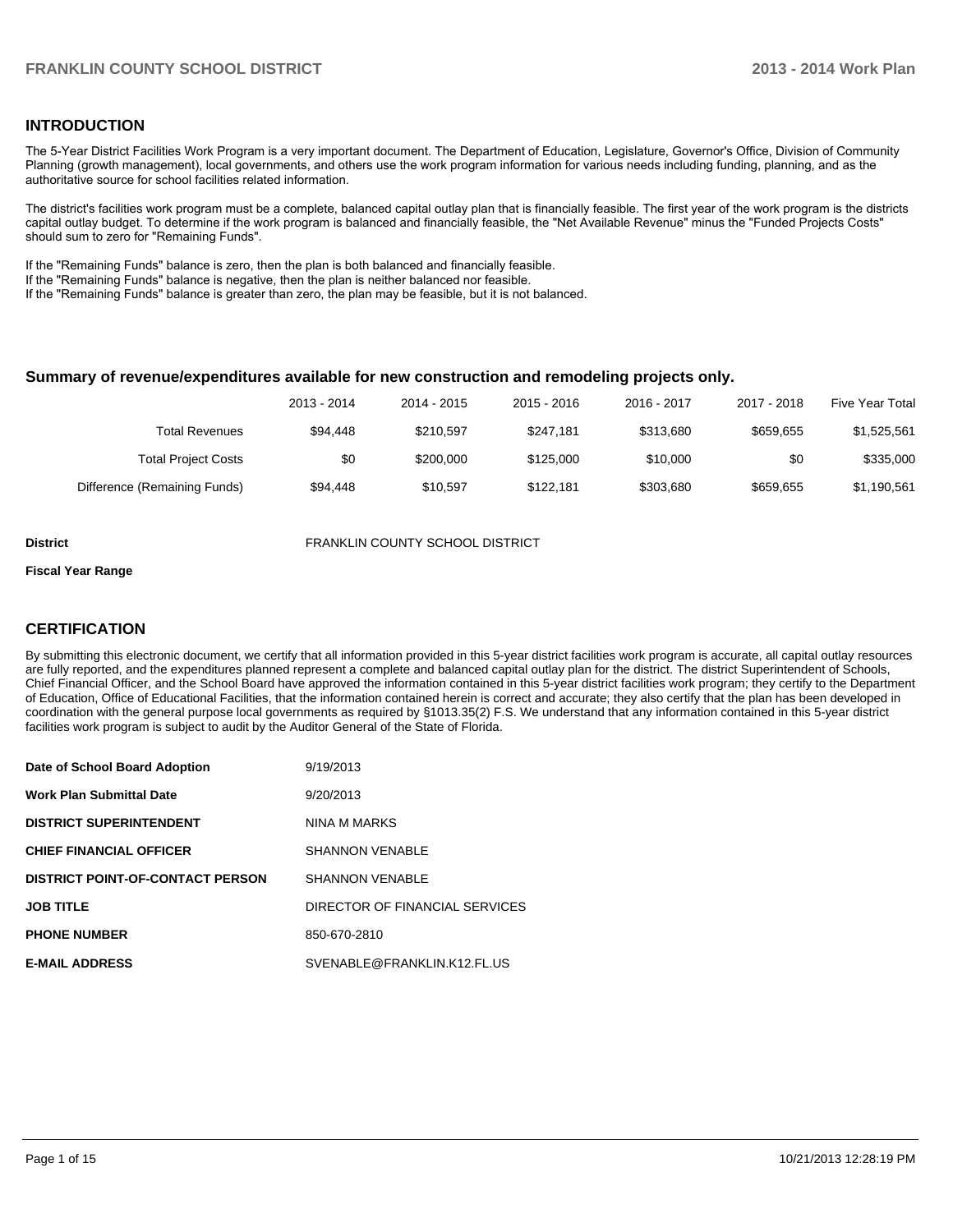# **Expenditures**

## **Expenditure for Maintenance, Repair and Renovation from 1.50-Mills and PECO**

Annually, prior to the adoption of the district school budget, each school board must prepare a tentative district facilities work program that includes a schedule of major repair and renovation projects necessary to maintain the educational and ancillary facilities of the district.

| Item                                                                    | 2013 - 2014<br><b>Actual Budget</b>                      | 2014 - 2015<br>Projected | 2015 - 2016<br>Projected | 2016 - 2017<br>Projected | 2017 - 2018<br>Projected | <b>Total</b> |  |  |  |  |  |
|-------------------------------------------------------------------------|----------------------------------------------------------|--------------------------|--------------------------|--------------------------|--------------------------|--------------|--|--|--|--|--|
| <b>HVAC</b>                                                             | \$20,000                                                 | \$20,000                 | \$50,000                 | \$20,000                 | \$20,000                 | \$130,000    |  |  |  |  |  |
| BUS GARAGE, FRANKLIN COUNTY SCHOOLS, H G BROWN ELEMENTARY<br>Locations: |                                                          |                          |                          |                          |                          |              |  |  |  |  |  |
| Flooring                                                                | \$10,000                                                 | \$10,000                 | \$10,000                 | \$10,000                 | \$10,000                 | \$50,000     |  |  |  |  |  |
|                                                                         | Locations: FRANKLIN COUNTY SCHOOLS, H G BROWN ELEMENTARY |                          |                          |                          |                          |              |  |  |  |  |  |
| Roofing                                                                 | \$20,000                                                 | \$20,000                 | \$20,000                 | \$20,000                 | \$20,000                 | \$100,000    |  |  |  |  |  |
| Locations: BUS GARAGE, FRANKLIN COUNTY SCHOOLS, H G BROWN ELEMENTARY    |                                                          |                          |                          |                          |                          |              |  |  |  |  |  |
| Safety to Life                                                          | \$10,000                                                 | \$10,000                 | \$10,000                 | \$10,000                 | \$10,000                 | \$50,000     |  |  |  |  |  |
| FRANKLIN COUNTY SCHOOLS, H G BROWN ELEMENTARY<br>Locations:             |                                                          |                          |                          |                          |                          |              |  |  |  |  |  |
| Fencing                                                                 | \$2,000                                                  | \$2,000                  | \$2,000                  | \$2,000                  | \$2,000                  | \$10,000     |  |  |  |  |  |
| Locations: FRANKLIN COUNTY SCHOOLS                                      |                                                          |                          |                          |                          |                          |              |  |  |  |  |  |
| Parking                                                                 | \$1,000                                                  | \$5.000                  | \$1.000                  | \$1,000                  | \$5.000                  | \$13,000     |  |  |  |  |  |
| FRANKLIN COUNTY SCHOOLS, H G BROWN ELEMENTARY<br>Locations:             |                                                          |                          |                          |                          |                          |              |  |  |  |  |  |
| Electrical                                                              | \$5,000                                                  | \$5.000                  | \$5,000                  | \$5,000                  | \$5.000                  | \$25,000     |  |  |  |  |  |
| Locations: FRANKLIN COUNTY SCHOOLS, H G BROWN ELEMENTARY                |                                                          |                          |                          |                          |                          |              |  |  |  |  |  |
| Fire Alarm                                                              | \$5,000                                                  | \$5,000                  | \$5,000                  | \$5,000                  | \$5,000                  | \$25,000     |  |  |  |  |  |
| Locations: FRANKLIN COUNTY SCHOOLS, H G BROWN ELEMENTARY                |                                                          |                          |                          |                          |                          |              |  |  |  |  |  |
| Telephone/Intercom System                                               | \$1,000                                                  | \$500                    | \$1,000                  | \$500                    | \$1,000                  | \$4,000      |  |  |  |  |  |
| Locations: FRANKLIN COUNTY SCHOOLS, H G BROWN ELEMENTARY                |                                                          |                          |                          |                          |                          |              |  |  |  |  |  |
| <b>Closed Circuit Television</b>                                        | \$0                                                      | \$0                      | \$0                      | \$0                      | \$0                      | \$0          |  |  |  |  |  |
| Locations: No Locations for this expenditure.                           |                                                          |                          |                          |                          |                          |              |  |  |  |  |  |
| Paint                                                                   | \$5,000                                                  | \$5,000                  | \$1,000                  | \$5,000                  | \$5,000                  | \$21,000     |  |  |  |  |  |
| Locations: BUS GARAGE, FRANKLIN COUNTY SCHOOLS                          |                                                          |                          |                          |                          |                          |              |  |  |  |  |  |
| Maintenance/Repair                                                      | \$75,000                                                 | \$75,000                 | \$75,000                 | \$75,000                 | \$75,000                 | \$375,000    |  |  |  |  |  |
| Locations: BUS GARAGE, FRANKLIN COUNTY SCHOOLS, H G BROWN ELEMENTARY    |                                                          |                          |                          |                          |                          |              |  |  |  |  |  |
| <b>Sub Total:</b>                                                       | \$154,000                                                | \$157,500                | \$180,000                | \$153,500                | \$158,000                | \$803,000    |  |  |  |  |  |

| IPECO Maintenance Expenditures | \$0       | ሶヘ<br>ъU  | \$972     | \$3,047   | \$7,304   | 323<br>$^{\tiny \textcircled{\tiny{A}}\,A}$<br>J۱ |
|--------------------------------|-----------|-----------|-----------|-----------|-----------|---------------------------------------------------|
| 1.50 Mill Sub Total:           | \$154,000 | \$157,500 | \$179,028 | \$150,453 | \$150,696 | \$791,677                                         |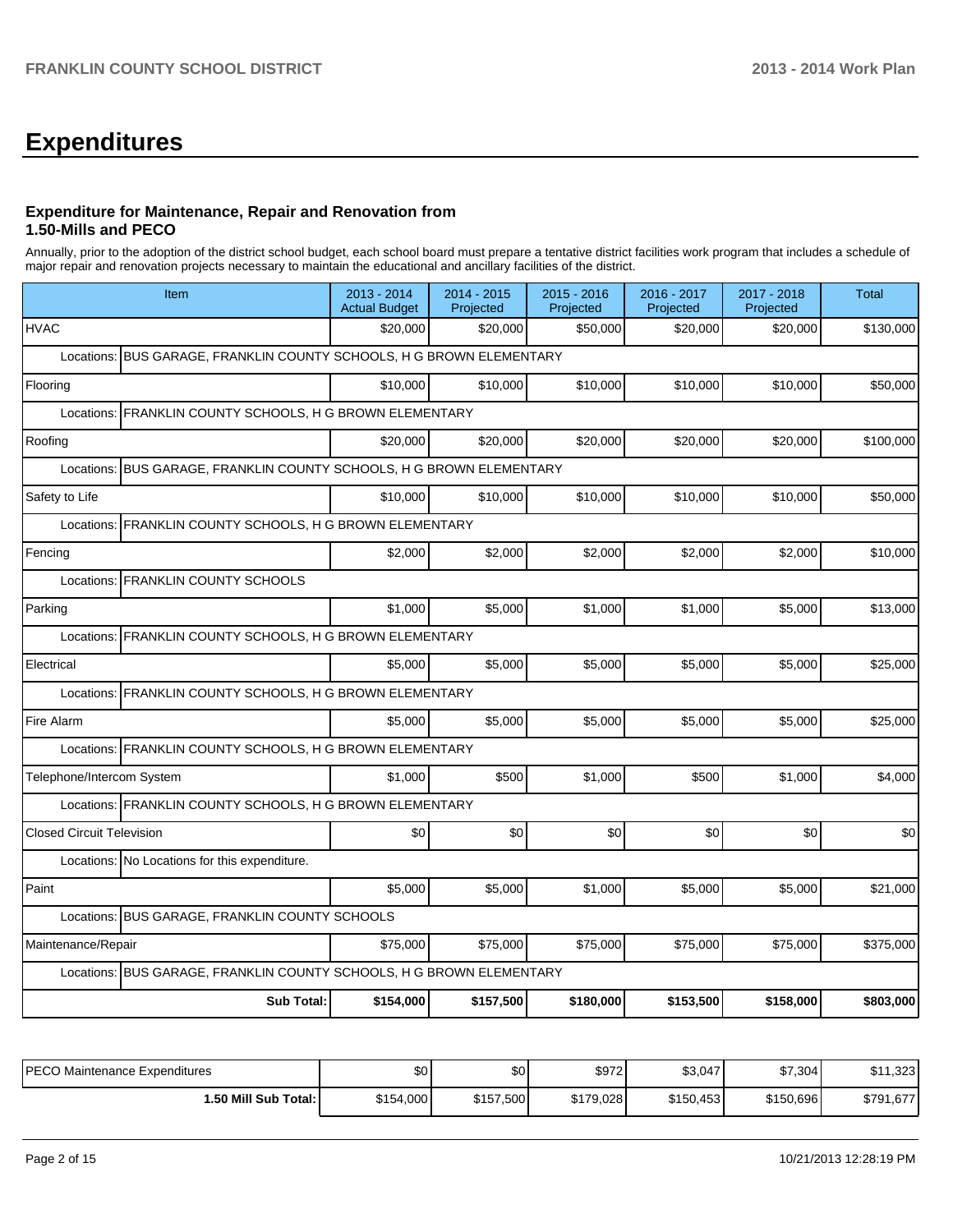No items have been specified.

| Total:<br>\$154,000 | 7.500<br><b>t157</b><br>10. | \$180,000 | \$153,500' | \$158,000 | \$803,000 |
|---------------------|-----------------------------|-----------|------------|-----------|-----------|
|---------------------|-----------------------------|-----------|------------|-----------|-----------|

#### **Local 1.50 Mill Expenditure For Maintenance, Repair and Renovation**

Anticipated expenditures expected from local funding sources over the years covered by the current work plan.

| Item                                                         | $2013 - 2014$<br><b>Actual Budget</b> | $2014 - 2015$<br>Projected | $2015 - 2016$<br>Projected | 2016 - 2017<br>Projected | $2017 - 2018$<br>Projected | <b>Total</b> |
|--------------------------------------------------------------|---------------------------------------|----------------------------|----------------------------|--------------------------|----------------------------|--------------|
| Remaining Maint and Repair from 1.5 Mills                    | \$154,000                             | \$157,500                  | \$179,028                  | \$150,453                | \$150,696                  | \$791,677    |
| Maintenance/Repair Salaries                                  | \$60,000                              | \$60,000                   | \$60,000                   | \$60,000                 | \$60,000                   | \$300,000    |
| <b>School Bus Purchases</b>                                  | \$0                                   | \$120,000                  | \$0                        | \$120,000                | \$0                        | \$240,000    |
| Other Vehicle Purchases                                      | \$0                                   | \$25,000                   | \$0                        | \$25,000                 | \$0                        | \$50,000     |
| Capital Outlay Equipment                                     | \$0                                   | \$0                        | \$0                        | \$0                      | \$0                        | \$0          |
| <b>Rent/Lease Payments</b>                                   | \$0                                   | \$0                        | \$0                        | \$0                      | \$0                        | \$0          |
| <b>COP Debt Service</b>                                      | \$1,537,740                           | \$1,537,740                | \$1,537,740                | \$1,537,740              | \$1,537,740                | \$7,688,700  |
| Rent/Lease Relocatables                                      | \$0                                   | \$0                        | \$0                        | \$0                      | \$0                        | \$0          |
| <b>Environmental Problems</b>                                | \$0                                   | \$0                        | \$0                        | \$0                      | \$0                        | \$0          |
| s.1011.14 Debt Service                                       | \$0                                   | \$0                        | \$0                        | \$0                      | \$0                        | \$0          |
| <b>Special Facilities Construction Account</b>               | \$0                                   | \$0                        | \$0                        | \$0                      | \$0                        | \$0          |
| Premiums for Property Casualty Insurance - 1011.71<br>(4a,b) | \$120,000                             | \$120,000                  | \$125,000                  | \$125,000                | \$125,000                  | \$615,000    |
| Qualified School Construction Bonds (QSCB)                   | \$0                                   | \$0                        | \$0                        | \$0                      | \$0                        | \$0          |
| Qualified Zone Academy Bonds (QZAB)                          | \$0                                   | \$0                        | \$0                        | \$0                      | \$0                        | \$0          |
| <b>Transfer to Charter School</b>                            | \$100,000                             | \$100,000                  | \$100,000                  | \$100,000                | \$100,000                  | \$500,000    |
| <b>Local Expenditure Totals:</b>                             | \$1,971,740                           | \$2,120,240                | \$2,001,768                | \$2,118,193              | \$1,973,436                | \$10,185,377 |

## **Revenue**

#### **1.50 Mill Revenue Source**

Schedule of Estimated Capital Outlay Revenue from each currently approved source which is estimated to be available for expenditures on the projects included in the tentative district facilities work program. All amounts are NET after considering carryover balances, interest earned, new COP's, 1011.14 and 1011.15 loans, etc. Districts cannot use 1.5-Mill funds for salaries except for those explicitly associated with maintenance/repair projects. (1011.71 (5), F.S.)

| Item                                                                              | Fund | $2013 - 2014$<br><b>Actual Value</b> | $2014 - 2015$<br>Projected | $2015 - 2016$<br>Projected | $2016 - 2017$<br>Projected | $2017 - 2018$<br>Projected | Total           |
|-----------------------------------------------------------------------------------|------|--------------------------------------|----------------------------|----------------------------|----------------------------|----------------------------|-----------------|
| $(1)$ Non-exempt property<br>lassessed valuation                                  |      | \$1,715,092,922                      | \$1,886,602,214            | \$1.905.468.236            | \$2,096,015,059            | \$2,305,616,565            | \$9,908,794,996 |
| $(2)$ The Millege projected for<br>discretionary capital outlay per<br>ls.1011.71 |      | 1.00                                 | 1.00 l                     | 1.00 l                     | ا 00. ا                    | 1.00 <sub>l</sub>          |                 |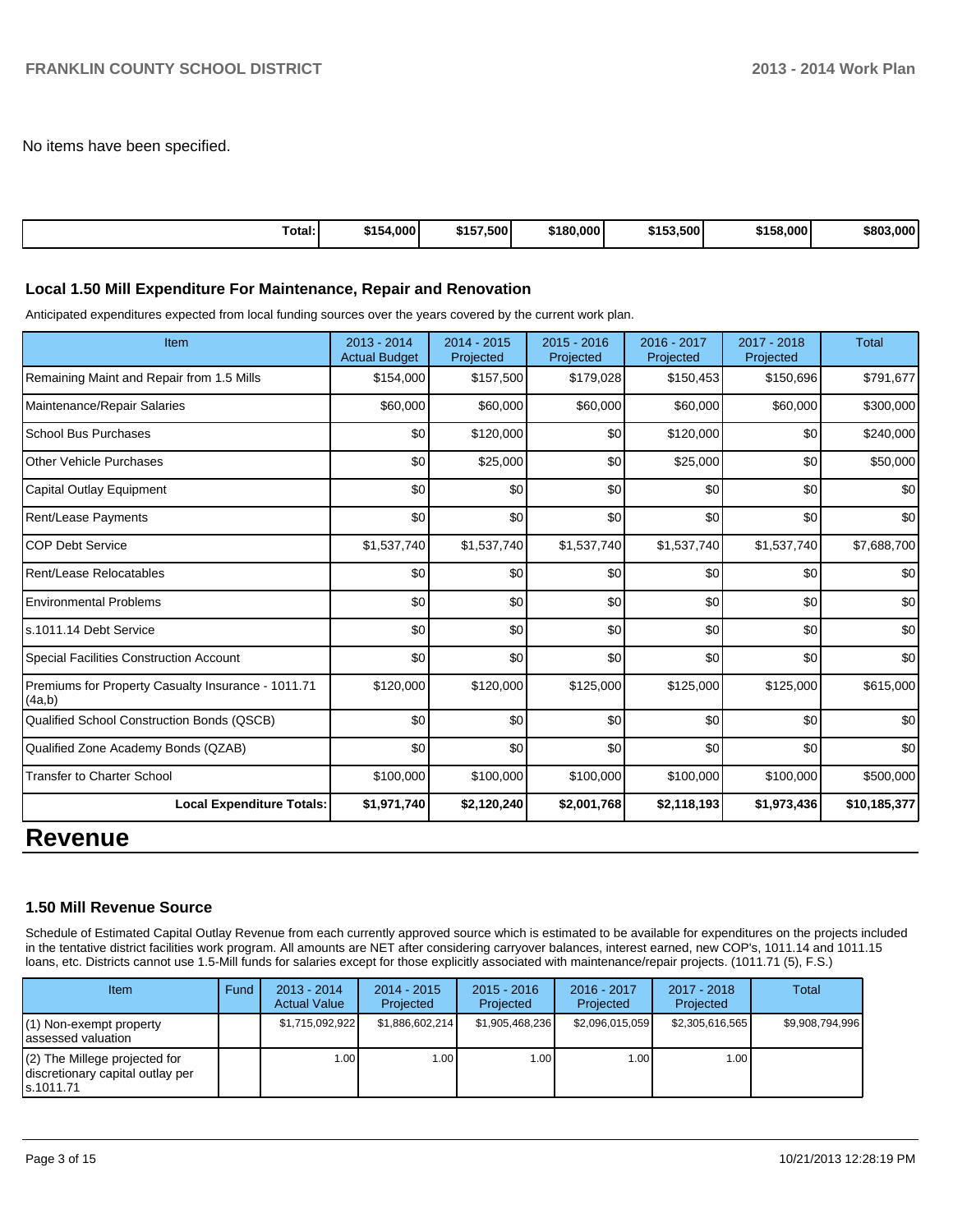| (3) Full value of the 1.50-Mill<br>discretionary capital outlay per<br>ls.1011.71 |     | \$2.881.356 | \$3,169,492 | \$3.201.187 | \$3,521,305 | \$3,873,436 | \$16,646,776 |
|-----------------------------------------------------------------------------------|-----|-------------|-------------|-------------|-------------|-------------|--------------|
| $(4)$ Value of the portion of the 1.50<br>l-Mill ACTUALLY levied                  | 370 | \$1.646.489 | \$1.811.138 | \$1,829,250 | \$2.012.174 | \$2,213,392 | \$9.512.443  |
| $(5)$ Difference of lines (3) and (4)                                             |     | \$1.234.867 | \$1,358,354 | \$1.371.937 | \$1,509,131 | \$1,660,044 | \$7,134,333  |

## **PECO Revenue Source**

The figure in the row designated "PECO Maintenance" will be subtracted from funds available for new construction because PECO maintenance dollars cannot be used for new construction.

| Item                                  | Fund | $2013 - 2014$<br><b>Actual Budget</b> | $2014 - 2015$<br>Projected | $2015 - 2016$<br>Projected | 2016 - 2017<br>Projected | 2017 - 2018<br>Projected | Total    |
|---------------------------------------|------|---------------------------------------|----------------------------|----------------------------|--------------------------|--------------------------|----------|
| <b>IPECO New Construction</b>         | 340  | \$0                                   | \$0                        | \$0                        | \$0 <sub>0</sub>         | \$0                      | \$0      |
| <b>IPECO Maintenance Expenditures</b> |      | \$0 <sub>1</sub>                      | \$0 <sub>1</sub>           | \$972                      | \$3,047                  | \$7,304                  | \$11,323 |
|                                       |      | \$OI                                  | \$0                        | \$972                      | \$3,047                  | \$7,304                  | \$11,323 |

## **CO & DS Revenue Source**

Revenue from Capital Outlay and Debt Service funds.

| Item                                               | Fund | $2013 - 2014$<br><b>Actual Budget</b> | $2014 - 2015$<br>Projected | $2015 - 2016$<br>Projected | $2016 - 2017$<br>Projected | $2017 - 2018$<br>Projected | Total     |
|----------------------------------------------------|------|---------------------------------------|----------------------------|----------------------------|----------------------------|----------------------------|-----------|
| ICO & DS Cash Flow-through<br><b>I</b> Distributed | 360  | \$44.756                              | \$44,756                   | \$44.756                   | \$44.756                   | \$44,756                   | \$223,780 |
| ICO & DS Interest on<br>Undistributed CO           | 360  | \$404                                 | \$404                      | \$404                      | \$404                      | \$404                      | \$2,020   |
|                                                    |      | \$45,160                              | \$45,160                   | \$45,160                   | \$45,160                   | \$45,160                   | \$225,800 |

## **Fair Share Revenue Source**

All legally binding commitments for proportionate fair-share mitigation for impacts on public school facilities must be included in the 5-year district work program.

Nothing reported for this section.

## **Sales Surtax Referendum**

Specific information about any referendum for a 1-cent or ½-cent surtax referendum during the previous year.

**Did the school district hold a surtax referendum during the past fiscal year 2012 - 2013?**

No

#### **Additional Revenue Source**

Any additional revenue sources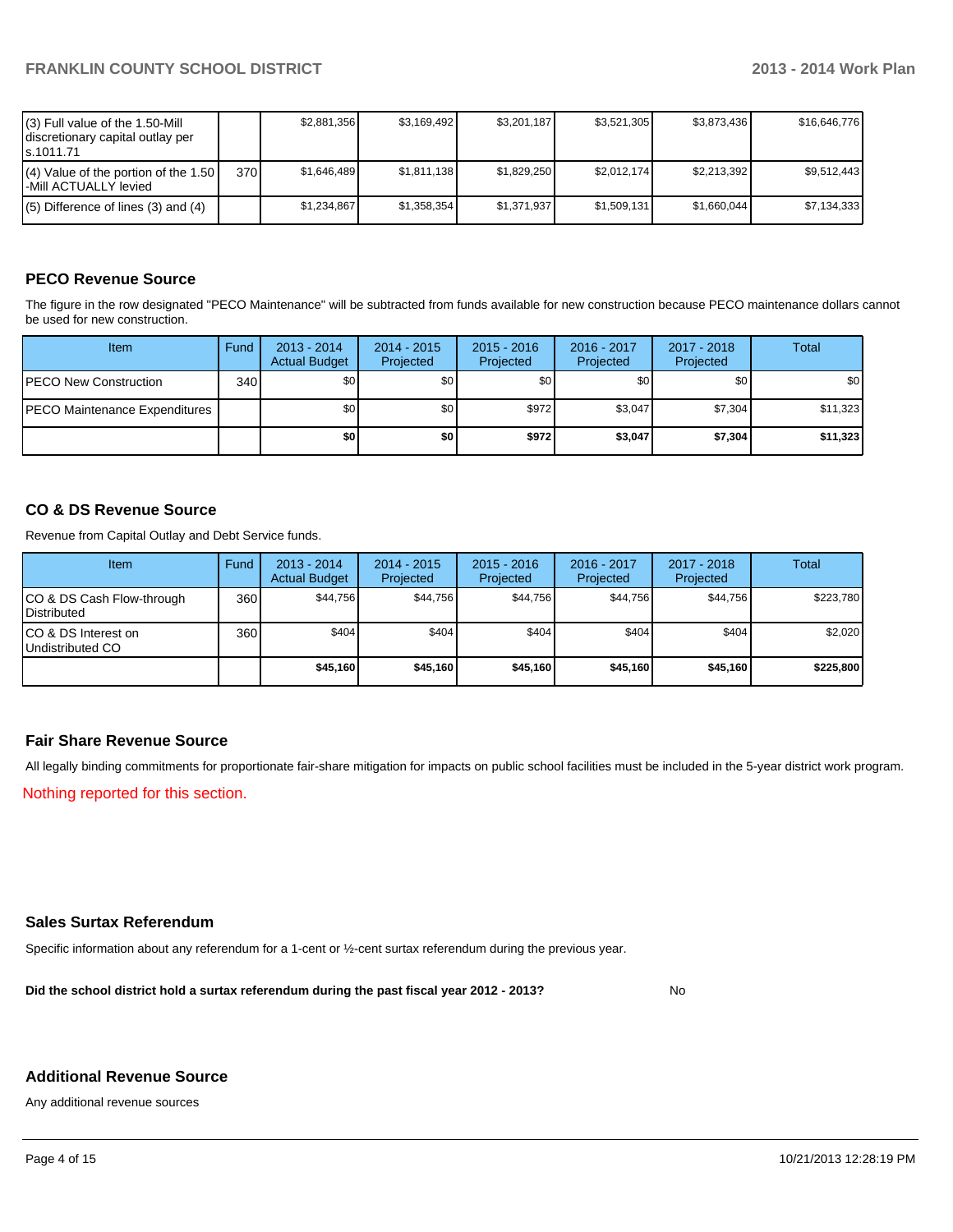| Item                                                                                                                      | 2013 - 2014<br><b>Actual Value</b> | 2014 - 2015<br>Projected | 2015 - 2016<br>Projected | 2016 - 2017<br>Projected | 2017 - 2018<br>Projected | <b>Total</b> |
|---------------------------------------------------------------------------------------------------------------------------|------------------------------------|--------------------------|--------------------------|--------------------------|--------------------------|--------------|
| Proceeds from a s.1011.14/15 F.S. Loans                                                                                   | \$0                                | \$0                      | \$0                      | \$0                      | \$0                      | \$0          |
| District Bonds - Voted local bond<br>referendum proceeds per s.9, Art VII<br><b>State Constitution</b>                    | \$0                                | \$0                      | \$0                      | \$0                      | \$0                      | \$0          |
| Proceeds from Special Act Bonds                                                                                           | \$0                                | \$0                      | \$0                      | \$0                      | \$0                      | \$0          |
| Estimated Revenue from CO & DS Bond<br>Sale                                                                               | \$0                                | \$0                      | \$0                      | \$0                      | \$0                      | \$0          |
| Proceeds from Voted Capital<br>Improvements millage                                                                       | \$0                                | \$0                      | \$0                      | \$0                      | \$0                      | \$0          |
| Other Revenue for Other Capital Projects                                                                                  | \$0                                | \$0                      | \$0                      | \$0                      | \$0                      | \$0          |
| Proceeds from 1/2 cent sales surtax<br>authorized by school board                                                         | \$0                                | \$0                      | \$0                      | \$0                      | \$0                      | \$0          |
| Proceeds from local governmental<br>infrastructure sales surtax                                                           | \$0                                | \$0                      | \$0                      | \$0                      | \$0                      | \$0          |
| Proceeds from Certificates of<br>Participation (COP's) Sale                                                               | \$0                                | \$0                      | \$0                      | \$0                      | \$0                      | \$0          |
| Classrooms First Bond proceeds amount<br>authorized in FY 1997-98                                                         | \$0                                | \$0                      | \$0                      | \$0                      | \$0                      | \$0          |
| <b>Classrooms for Kids</b>                                                                                                | \$72,539                           | \$72,539                 | \$72,539                 | \$72,539                 | \$72,539                 | \$362,695    |
| <b>District Equity Recognition</b>                                                                                        | \$0                                | \$0                      | \$0                      | \$0                      | \$0                      | \$0          |
| <b>Federal Grants</b>                                                                                                     | \$0                                | \$0                      | \$0                      | \$0                      | \$0                      | \$0          |
| Proportionate share mitigation (actual<br>cash revenue only, not in kind donations)                                       | \$0                                | \$0                      | \$0                      | \$0                      | \$0                      | \$0          |
| Impact fees received                                                                                                      | \$0                                | \$0                      | \$0                      | \$0                      | \$0                      | \$0          |
| Private donations                                                                                                         | \$0                                | \$0                      | \$0                      | \$0                      | \$0                      | \$0          |
| Grants from local governments or not-for-<br>profit organizations                                                         | \$0                                | \$0                      | \$0                      | \$0                      | \$0                      | \$0          |
| Interest, Including Profit On Investment                                                                                  | \$2,000                            | \$2,000                  | \$2,000                  | \$2,000                  | \$2,000                  | \$10,000     |
| Revenue from Bonds pledging proceeds<br>from 1 cent or 1/2 cent Sales Surtax                                              | \$0                                | \$0                      | \$0                      | \$0                      | \$0                      | \$0          |
| <b>Total Fund Balance Carried Forward</b>                                                                                 | \$300,000                          | \$400,000                | \$300,000                | \$300,000                | \$300,000                | \$1,600,000  |
| General Capital Outlay Obligated Fund<br><b>Balance Carried Forward From Total</b><br><b>Fund Balance Carried Forward</b> | \$0                                | \$0                      | \$0                      | \$0                      | \$0                      | \$0          |
| Special Facilities Construction Account                                                                                   | \$0                                | \$0                      | \$0                      | \$0                      | \$0                      | \$0          |
| One Cent - 1/2 Cent Sales Surtax Debt<br>Service From Total Fund Balance Carried<br>Forward                               | \$0                                | \$0                      | \$0                      | \$0                      | \$0                      | \$0          |
| Capital Outlay Projects Funds Balance<br>Carried Forward From Total Fund<br><b>Balance Carried Forward</b>                | \$0                                | \$0                      | \$0                      | \$0                      | \$0                      | \$0          |
| Subtotal                                                                                                                  | \$374,539                          | \$474,539                | \$374,539                | \$374,539                | \$374,539                | \$1,972,695  |

## **Total Revenue Summary**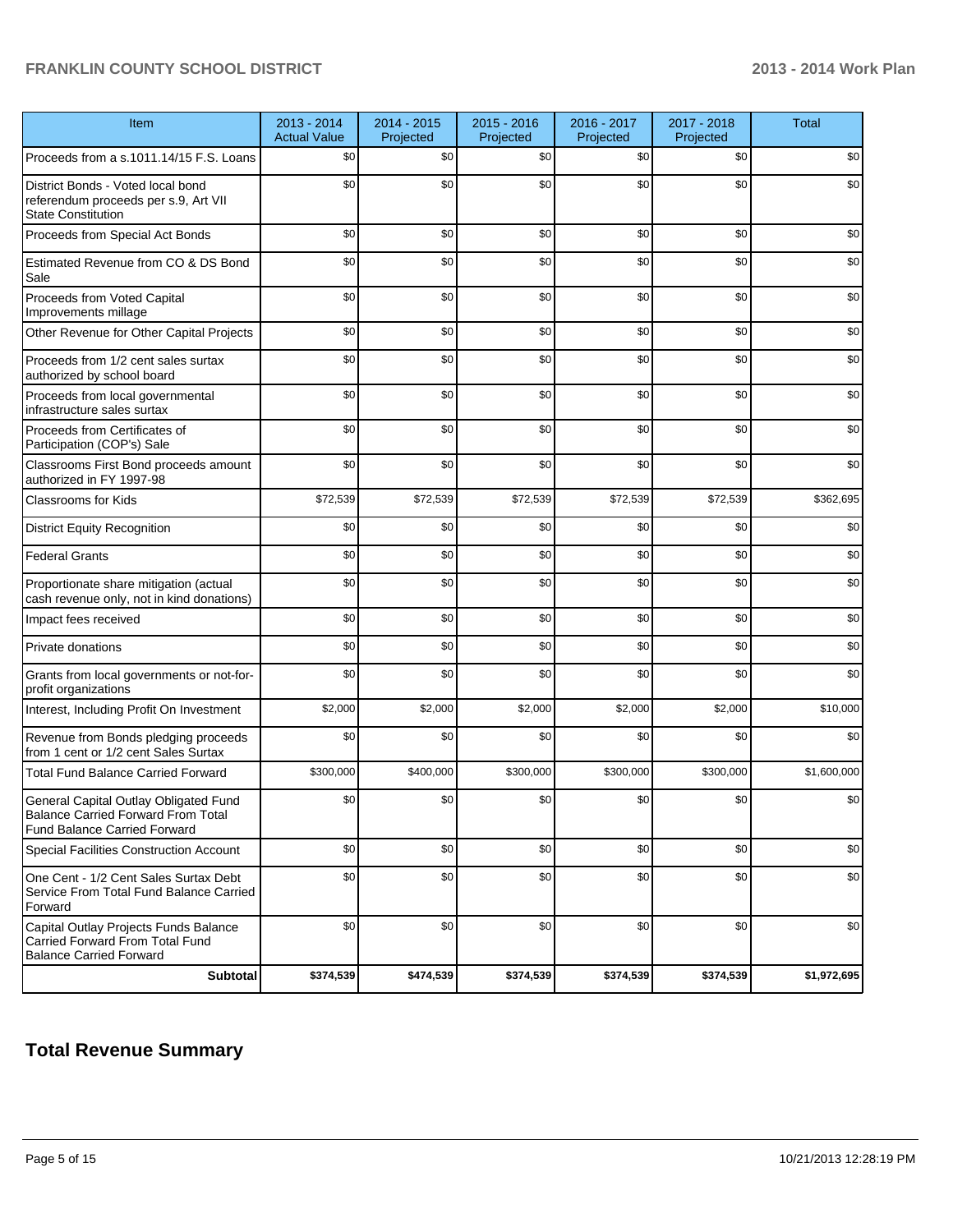| Item Name                                                  | $2013 - 2014$<br><b>Budget</b> | $2014 - 2015$<br>Projected | $2015 - 2016$<br>Projected | $2016 - 2017$<br>Projected | $2017 - 2018$<br>Projected | <b>Five Year Total</b> |
|------------------------------------------------------------|--------------------------------|----------------------------|----------------------------|----------------------------|----------------------------|------------------------|
| Local 1.5 Mill Discretionary Capital Outlay<br>Revenue     | \$1,646,489                    | \$1,811,138                | \$1,829,250                | \$2.012.174                | \$2,213,392                | \$9,512,443            |
| PECO and 1.5 Mill Maint and Other 1.5<br>Mill Expenditures | (\$1,971,740)                  | (\$2,120,240)              | (\$2,001,768)              | (S2, 118, 193)             | (\$1,973,436)              | (\$10, 185, 377)       |
| PECO Maintenance Revenue                                   | \$0                            | \$0                        | \$972                      | \$3.047                    | \$7,304                    | \$11,323               |
| Available 1.50 Mill for New<br><b>Construction</b>         | (\$325,251)                    | $($ \$309,102)             | (\$172,518)                | $($ \$106,019)             | \$239,956                  | ( \$672, 934)          |

| Item Name                            | 2013 - 2014<br><b>Budget</b> | 2014 - 2015<br>Projected | $2015 - 2016$<br>Projected | $2016 - 2017$<br>Projected | $2017 - 2018$<br>Projected | <b>Five Year Total</b> |
|--------------------------------------|------------------------------|--------------------------|----------------------------|----------------------------|----------------------------|------------------------|
| CO & DS Revenue                      | \$45,160                     | \$45,160                 | \$45,160                   | \$45,160                   | \$45,160                   | \$225,800              |
| <b>PECO New Construction Revenue</b> | \$0                          | \$0                      | \$0                        | \$0                        | \$0                        | \$0 <sub>1</sub>       |
| Other/Additional Revenue             | \$374,539                    | \$474,539                | \$374,539                  | \$374,539                  | \$374,539                  | \$1,972,695            |
| <b>Total Additional Revenuel</b>     | \$419,699                    | \$519,699                | \$419,699                  | \$419,699                  | \$419,699                  | \$2,198,495            |
| <b>Total Available Revenue</b>       | \$94,448                     | \$210.597                | \$247.181                  | \$313,680                  | \$659,655                  | \$1,525,561            |

# **Project Schedules**

## **Capacity Project Schedules**

A schedule of capital outlay projects necessary to ensure the availability of satisfactory classrooms for the projected student enrollment in K-12 programs.

Nothing reported for this section.

| <b>Planned Cost:</b>     |  |  |  |
|--------------------------|--|--|--|
| <b>Student Stations:</b> |  |  |  |
| <b>Total Classrooms:</b> |  |  |  |
| Gross Sq Ft:             |  |  |  |

## **Other Project Schedules**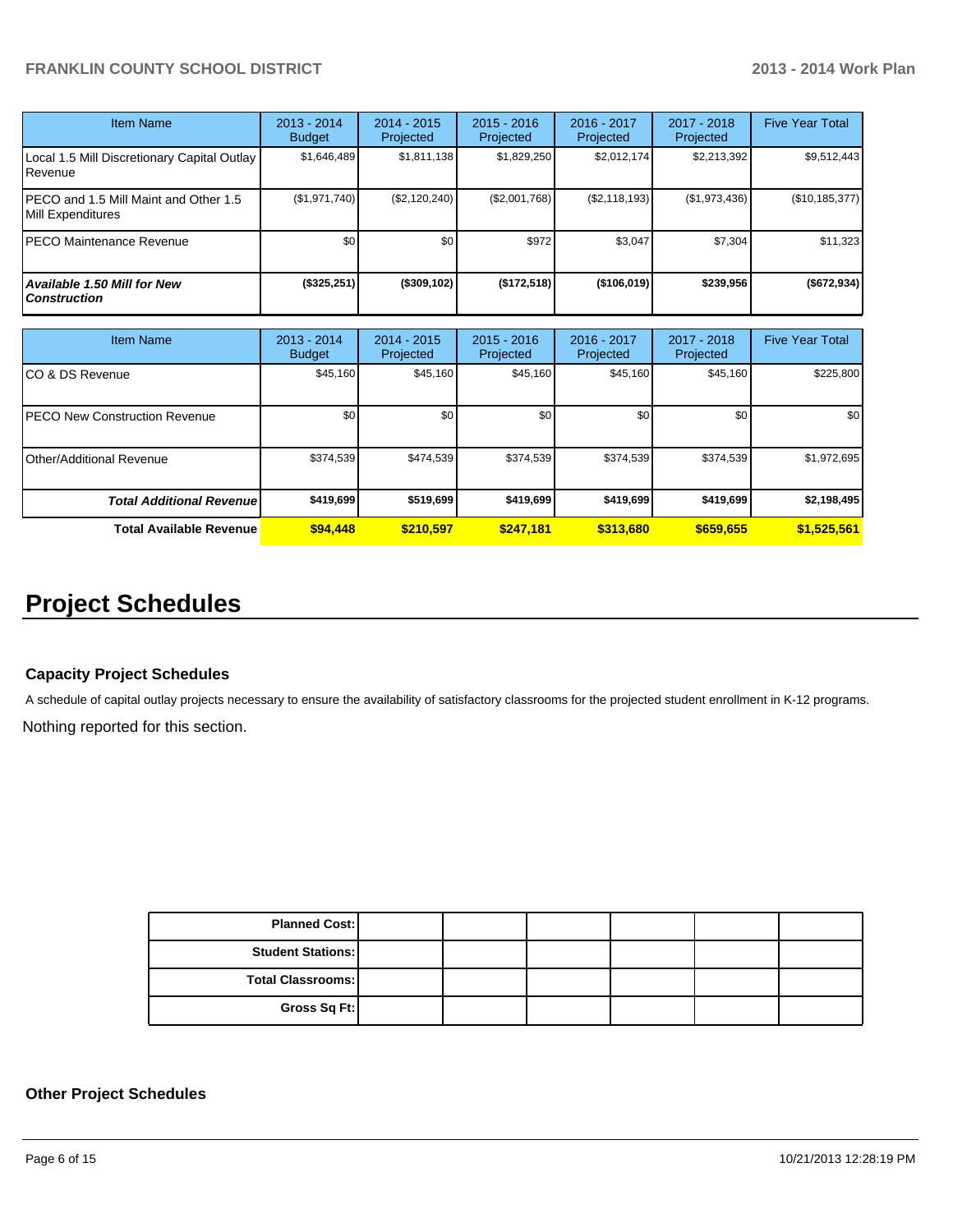Major renovations, remodeling, and additions of capital outlay projects that do not add capacity to schools.

| <b>Project Description</b>       | Location                                   | $2013 - 2014$<br>Actual Budget | $2014 - 2015$<br>Projected | $2015 - 2016$<br>Projected | 2016 - 2017<br>Projected | 2017 - 2018<br>Projected | Total         | Funded |
|----------------------------------|--------------------------------------------|--------------------------------|----------------------------|----------------------------|--------------------------|--------------------------|---------------|--------|
| Ancillary Facilities             | <b>IFRANKLIN COUNTY</b><br><b>ISCHOOLS</b> | \$0                            | \$0                        | \$125,000                  | \$10,000                 | \$0                      | \$135,000 Yes |        |
| Iat District                     | <b>BUS GARAGE</b>                          | \$0                            | \$50,000                   | \$0 <sub>1</sub>           | \$0                      | \$0                      | \$50,000 Yes  |        |
| VPK Classroom Building           | <b>IFRANKLIN COUNTY</b><br><b>ISCHOOLS</b> | \$0                            | \$800,000                  | \$0                        | \$0 <sub>1</sub>         | \$0 <sub>1</sub>         | \$800,000 No  |        |
| District Administration Building | <b>FRANKLIN COUNTY</b><br><b>SCHOOLS</b>   | \$0                            | \$150,000                  | \$0 <sub>1</sub>           | \$0                      | \$0                      | \$150,000 Yes |        |
|                                  |                                            | \$0                            | \$1,000,000                | \$125,000                  | \$10,000                 | \$0                      | \$1,135,000   |        |

## **Additional Project Schedules**

Any projects that are not identified in the last approved educational plant survey.

Nothing reported for this section.

#### **Non Funded Growth Management Project Schedules**

Schedule indicating which projects, due to planned development, that CANNOT be funded from current revenues projected over the next five years.

Nothing reported for this section.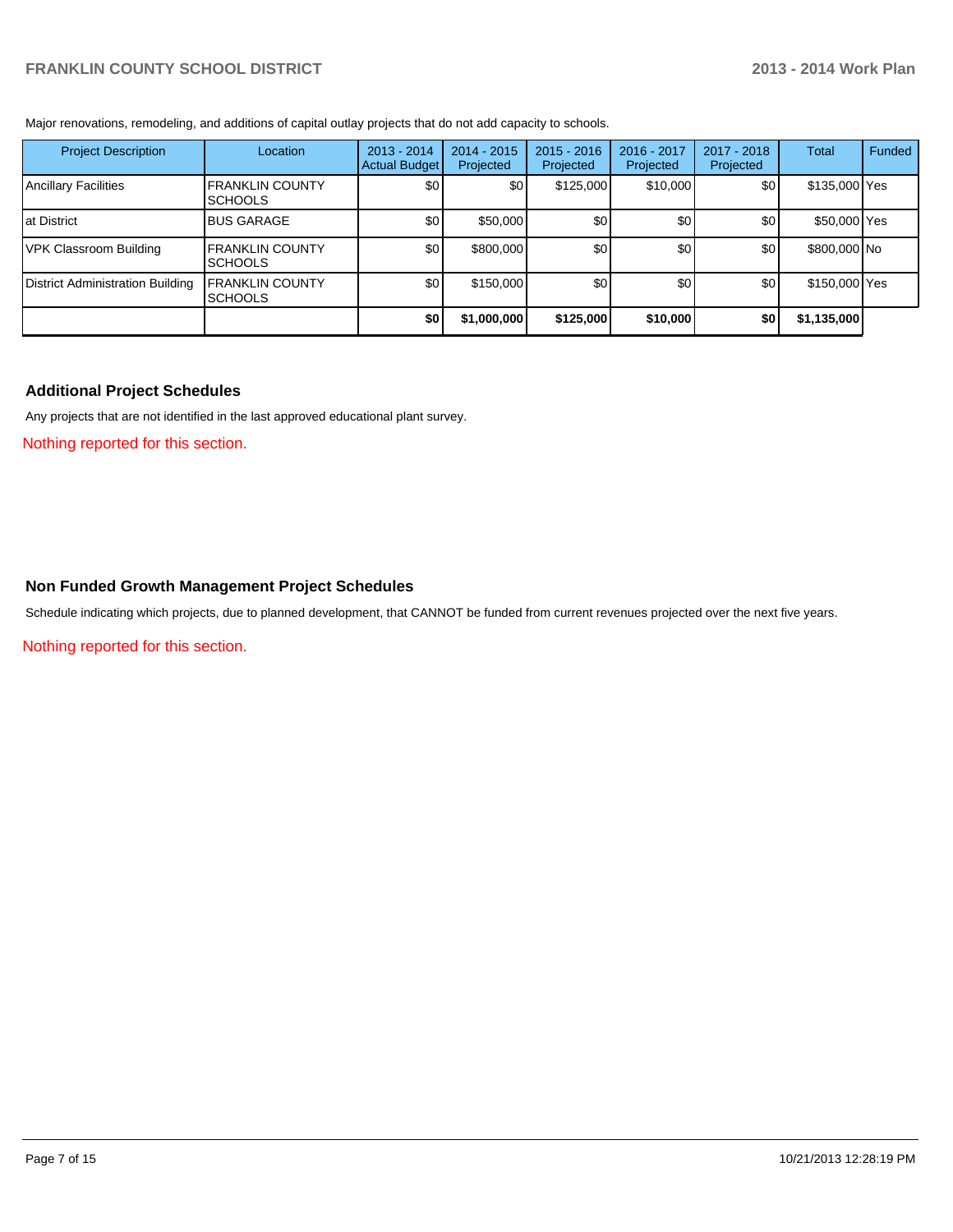# **Tracking**

## **Capacity Tracking**

| Location                            | $2013 -$<br>2014 Satis.<br>Stu. Sta. | Actual<br>$2013 -$<br>2014 FISH<br>Capacity | Actual<br>$2012 -$<br>2013<br><b>COFTE</b> | # Class<br><b>Rooms</b> | Actual<br>Average<br>$2013 -$<br>2014 Class  <br><b>Size</b> | Actual<br>$2013 -$<br>2014<br><b>Utilization</b> | <b>New</b><br>Stu.<br>Capacity | <b>New</b><br>Rooms to<br>be<br>Added/Re<br>moved | Projected<br>$2017 -$<br>2018<br><b>COFTE</b> | Projected<br>$2017 -$<br>2018<br><b>Utilization</b> | Projected<br>$2017 -$<br>2018 Class<br><b>Size</b> |
|-------------------------------------|--------------------------------------|---------------------------------------------|--------------------------------------------|-------------------------|--------------------------------------------------------------|--------------------------------------------------|--------------------------------|---------------------------------------------------|-----------------------------------------------|-----------------------------------------------------|----------------------------------------------------|
| IH G BROWN<br><b>IELEMENTARY</b>    | 104                                  | 104                                         | 29                                         | 11 <sub>1</sub>         | 3                                                            | 28.00 %                                          |                                |                                                   |                                               | $0.00\%$                                            | 0                                                  |
| <b>IFRANKLIN COUNTY</b><br>ISCHOOLS | 1.376                                | .238                                        | 837                                        | 66                      | 13 <sub>1</sub>                                              | 68.00 %                                          |                                |                                                   | 730                                           | 59.00 %                                             | 11                                                 |
|                                     | 1,480                                | 1,342                                       | 866                                        | 77                      | 111                                                          | 64.51 %                                          |                                |                                                   | 730                                           | 54.40 %                                             | 9                                                  |

The COFTE Projected Total (730) for 2017 - 2018 must match the Official Forecasted COFTE Total (730 ) for 2017 - 2018 before this section can be completed. In the event that the COFTE Projected Total does not match the Official forecasted COFTE, then the Balanced Projected COFTE Table should be used to balance COFTE.

| Projected COFTE for 2017 - 2018 |     |  | <b>Grade Level Type</b> | <b>Balanced Projected</b><br>COFTE for 2017 - 2018 |  |
|---------------------------------|-----|--|-------------------------|----------------------------------------------------|--|
| Elementary (PK-3)               | 238 |  |                         |                                                    |  |
| Middle (4-8)                    | 320 |  | Elementary (PK-3)       |                                                    |  |
| High (9-12)                     | 172 |  | Middle (4-8)            |                                                    |  |
|                                 | 730 |  | High (9-12)             |                                                    |  |
|                                 |     |  |                         |                                                    |  |

|  | <b>Relocatable Replacement</b> |
|--|--------------------------------|
|--|--------------------------------|

Number of relocatable classrooms clearly identified and scheduled for replacement in the school board adopted financially feasible 5-year district work program.

| Location                        | 2014<br>2013 | $2014 - 2015$ | $2015 - 2016$ | 2016 - 2017 | 2017 - 2018 | Year 5 Total |
|---------------------------------|--------------|---------------|---------------|-------------|-------------|--------------|
| Total Relocatable Replacements: |              |               |               |             |             | n            |

## **Charter Schools Tracking**

Information regarding the use of charter schools.

| Location-Type     | # Relocatable  <br>units or<br>permanent<br>classrooms | Owner             | Year Started or I<br>Scheduled | Student<br><b>Stations</b> | <b>Students</b><br>Enrolled | Years in<br>Contract | <b>Total Charter</b><br><b>Students</b><br>projected for<br>2017 - 2018 |
|-------------------|--------------------------------------------------------|-------------------|--------------------------------|----------------------------|-----------------------------|----------------------|-------------------------------------------------------------------------|
| <b>ABC School</b> |                                                        | 20 <b>PRIVATE</b> | 2001                           | 340                        | 330 <sup>1</sup>            |                      | 350                                                                     |
|                   | 20 <sub>1</sub>                                        |                   |                                | 340l                       | 330l                        |                      | 350                                                                     |

**730**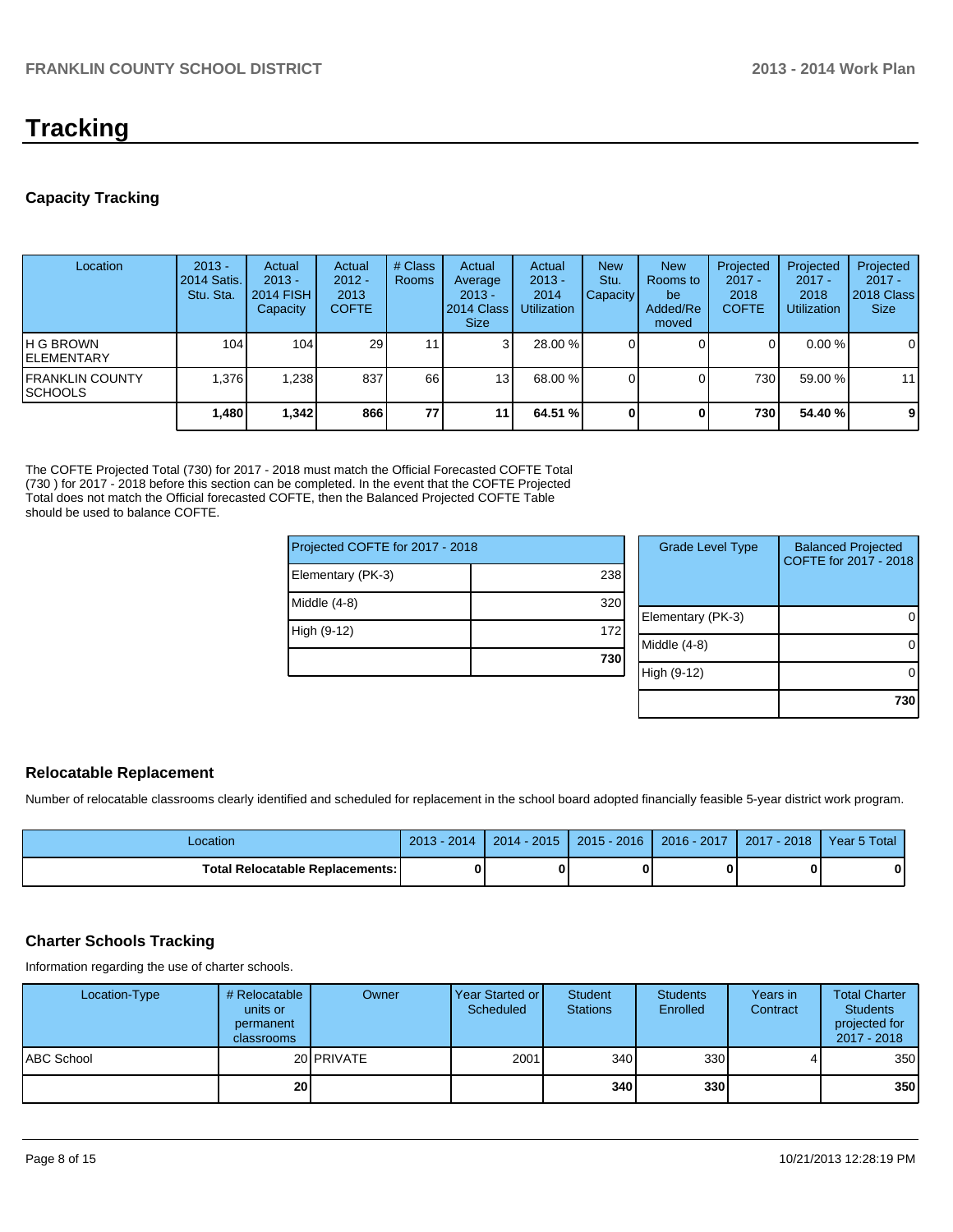## **Special Purpose Classrooms Tracking**

The number of classrooms that will be used for certain special purposes in the current year, by facility and type of classroom, that the district will, 1), not use for educational purposes, and 2), the co-teaching classrooms that are not open plan classrooms and will be used for educational purposes.

| School | <b>School Type</b>                     | $#$ of Elementary<br>K-3 Classrooms | # of Middle 4-8<br><b>Classrooms</b> | # of High $9-12$<br><b>Classrooms</b> | # of $ESE$<br><b>Classrooms</b> | # of Combo<br><b>Classrooms</b> | Total<br>Classrooms |
|--------|----------------------------------------|-------------------------------------|--------------------------------------|---------------------------------------|---------------------------------|---------------------------------|---------------------|
|        | <b>Total Educational Classrooms: I</b> |                                     |                                      |                                       |                                 |                                 | 0                   |
| School | <b>School Type</b>                     | # of Elementary<br>K-3 Classrooms   | # of Middle 4-8<br><b>Classrooms</b> | # of High $9-12$<br><b>Classrooms</b> | # of $ESE$<br><b>Classrooms</b> | # of Combo<br>Classrooms        | Total<br>Classrooms |
|        | <b>Total Co-Teaching Classrooms:</b>   |                                     |                                      |                                       |                                 |                                 | 0                   |

## **Infrastructure Tracking**

**Necessary offsite infrastructure requirements resulting from expansions or new schools. This section should include infrastructure information related to capacity project schedules and other project schedules (Section 4).**

Not Specified

**Proposed location of planned facilities, whether those locations are consistent with the comprehensive plans of all affected local governments, and recommendations for infrastructure and other improvements to land adjacent to existing facilities. Provisions of 1013.33(12), (13) and (14) and 1013.36 must be addressed for new facilities planned within the 1st three years of the plan (Section 5).**

Not Specified

**Consistent with Comp Plan?** No

#### **Net New Classrooms**

The number of classrooms, by grade level and type of construction, that were added during the last fiscal year.

| List the net new classrooms added in the 2012 - 2013 fiscal year.                                                                                       |                               |                            |                                |                                                                        | List the net new classrooms to be added in the 2013 - 2014 fiscal<br>Ivear. |                            |                                |                        |
|---------------------------------------------------------------------------------------------------------------------------------------------------------|-------------------------------|----------------------------|--------------------------------|------------------------------------------------------------------------|-----------------------------------------------------------------------------|----------------------------|--------------------------------|------------------------|
| "Classrooms" is defined as capacity carrying classrooms that are added to increase<br>capacity to enable the district to meet the Class Size Amendment. |                               |                            |                                | Totals for fiscal year 2013 - 2014 should match totals in Section 15A. |                                                                             |                            |                                |                        |
| Location                                                                                                                                                | $2012 - 2013 \#$<br>Permanent | $2012 - 2013$ #<br>Modular | $2012 - 2013$ #<br>Relocatable | $2012 - 2013$<br>Total                                                 | $2013 - 2014$ #<br>Permanent                                                | $2013 - 2014$ #<br>Modular | $2013 - 2014$ #<br>Relocatable | $2013 - 2014$<br>Total |
| Elementary (PK-3)                                                                                                                                       |                               |                            |                                |                                                                        |                                                                             |                            |                                |                        |
| Middle (4-8)                                                                                                                                            |                               |                            |                                |                                                                        |                                                                             |                            |                                |                        |
| High (9-12)                                                                                                                                             |                               |                            |                                |                                                                        |                                                                             |                            |                                |                        |
|                                                                                                                                                         |                               |                            |                                |                                                                        |                                                                             |                            |                                | 0                      |

#### **Relocatable Student Stations**

Number of students that will be educated in relocatable units, by school, in the current year, and the projected number of students for each of the years in the workplan.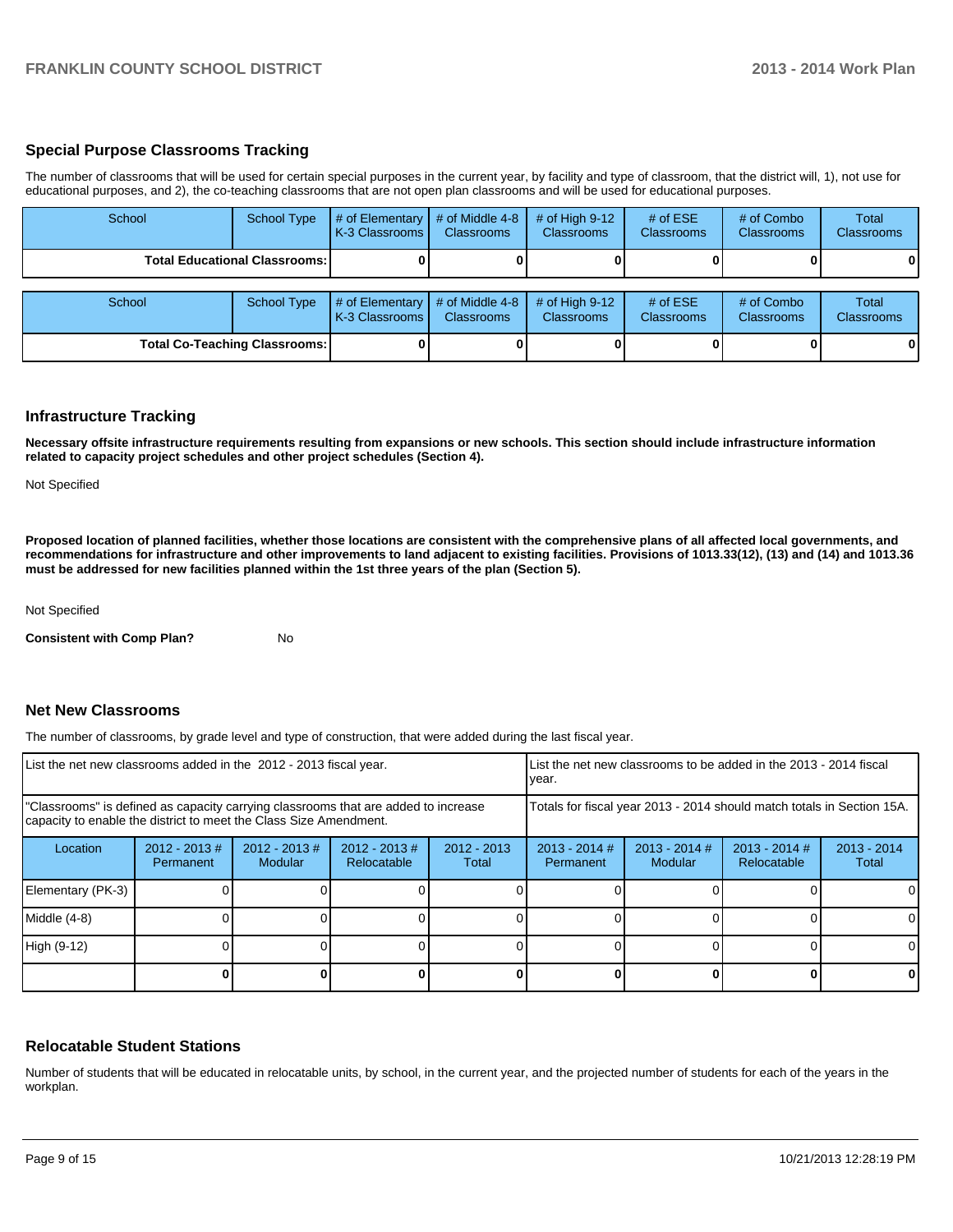| <b>Site</b>                                       | $2013 - 2014$ | $2014 - 2015$ | $2015 - 2016$   | 2016 - 2017 | $2017 - 2018$ | 5 Year Average  |
|---------------------------------------------------|---------------|---------------|-----------------|-------------|---------------|-----------------|
| IH G BROWN ELEMENTARY                             | 44            | 15            | 15              |             |               | 15 <sub>l</sub> |
| FRANKLIN COUNTY SCHOOLS                           |               |               |                 |             |               | ΟI              |
| Totals for FRANKLIN COUNTY SCHOOL DISTRICT        |               |               |                 |             |               |                 |
| Total students in relocatables by year.           | 44            | 15            | 15 <sub>1</sub> |             |               | 15 <sub>l</sub> |
| Total number of COFTE students projected by year. | 830           | 798           | 778 I           | 747         | 730           | 777 I           |
| Percent in relocatables by year.                  | 5 %l          | 2%            | 2%              | 0%          | 0%            | 2%              |

## **Leased Facilities Tracking**

Exising leased facilities and plans for the acquisition of leased facilities, including the number of classrooms and student stations, as reported in the educational plant survey, that are planned in that location at the end of the five year workplan.

| Location                       | # of Leased<br>Classrooms 2013 -<br>2014 | <b>FISH Student</b><br><b>Stations</b> | Owner | # of Leased<br>Classrooms 2017 -<br>2018 | <b>FISH Student</b><br><b>Stations</b> |
|--------------------------------|------------------------------------------|----------------------------------------|-------|------------------------------------------|----------------------------------------|
| <b>IH G BROWN ELEMENTARY</b>   |                                          |                                        |       |                                          |                                        |
| <b>FRANKLIN COUNTY SCHOOLS</b> |                                          |                                        |       |                                          |                                        |
|                                |                                          |                                        |       |                                          |                                        |

## **Failed Standard Relocatable Tracking**

Relocatable units currently reported by school, from FISH, and the number of relocatable units identified as 'Failed Standards'.

Nothing reported for this section.

# **Planning**

#### **Class Size Reduction Planning**

**Plans approved by the school board that reduce the need for permanent student stations such as acceptable school capacity levels, redistricting, busing, year-round schools, charter schools, magnet schools, public-private partnerships, multitrack scheduling, grade level organization, block scheduling, or other alternatives.**

The Franklin County Schools facility reduces the need for permanent student stations over the next five years. This facility will contain 1,132 student stations. That is in excess of the official forecasted COFTE of 1046.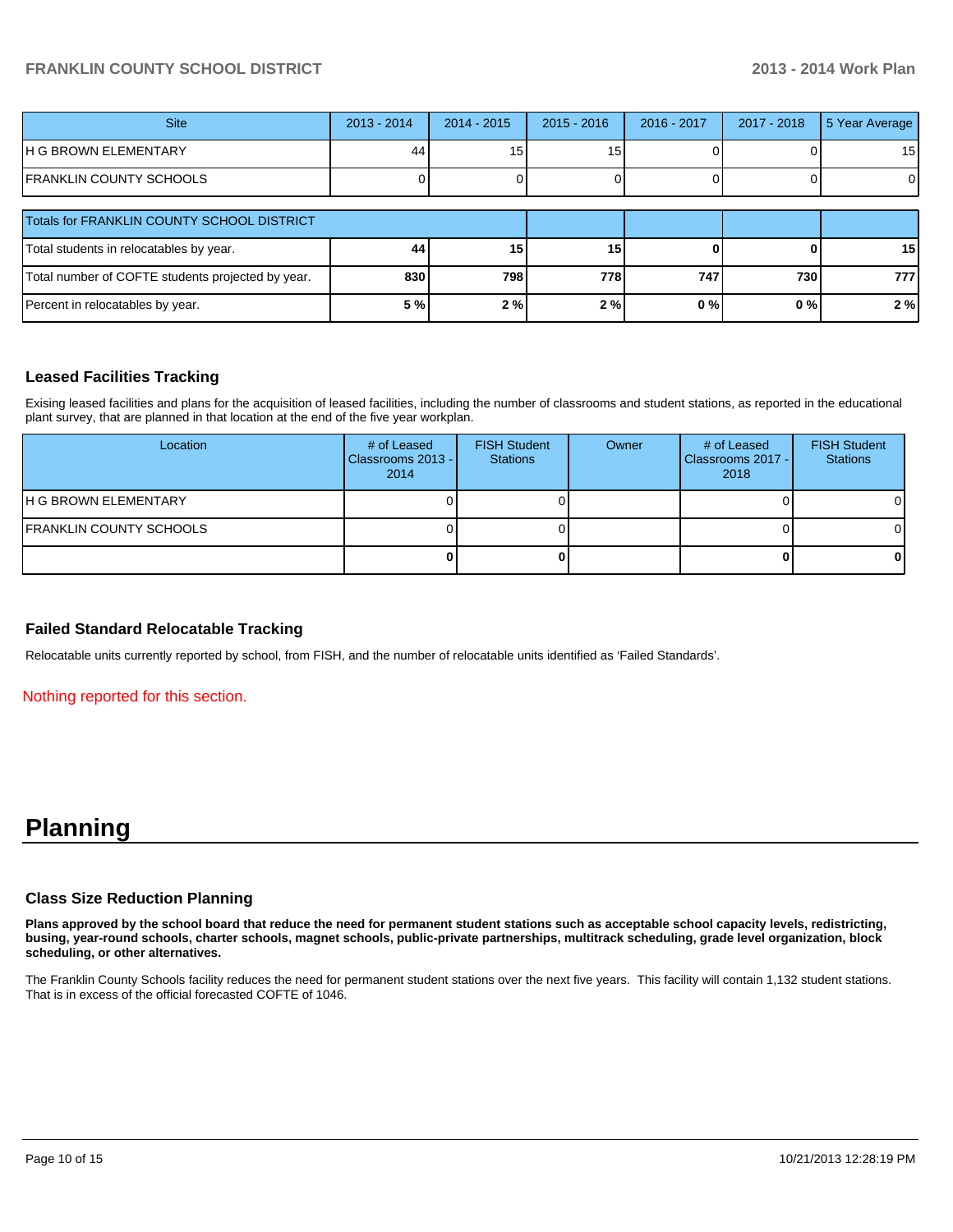## **School Closure Planning**

#### **Plans for the closure of any school, including plans for disposition of the facility or usage of facility space, and anticipated revenues.**

The H.G. Brown facility is in use as the campus for VPre-K program, Franklin Learning Center, Adult Education and Administrative offices. It is possible that this site either completely or partially may be vacated should the district be able to fund and construct new buildings for these departments. Upon construction of a new bus maintenance facility, the current facility located on the old Apalachicola High School site may possibly be vacated and sold. Expected revenues from the sale of either site will be nominal.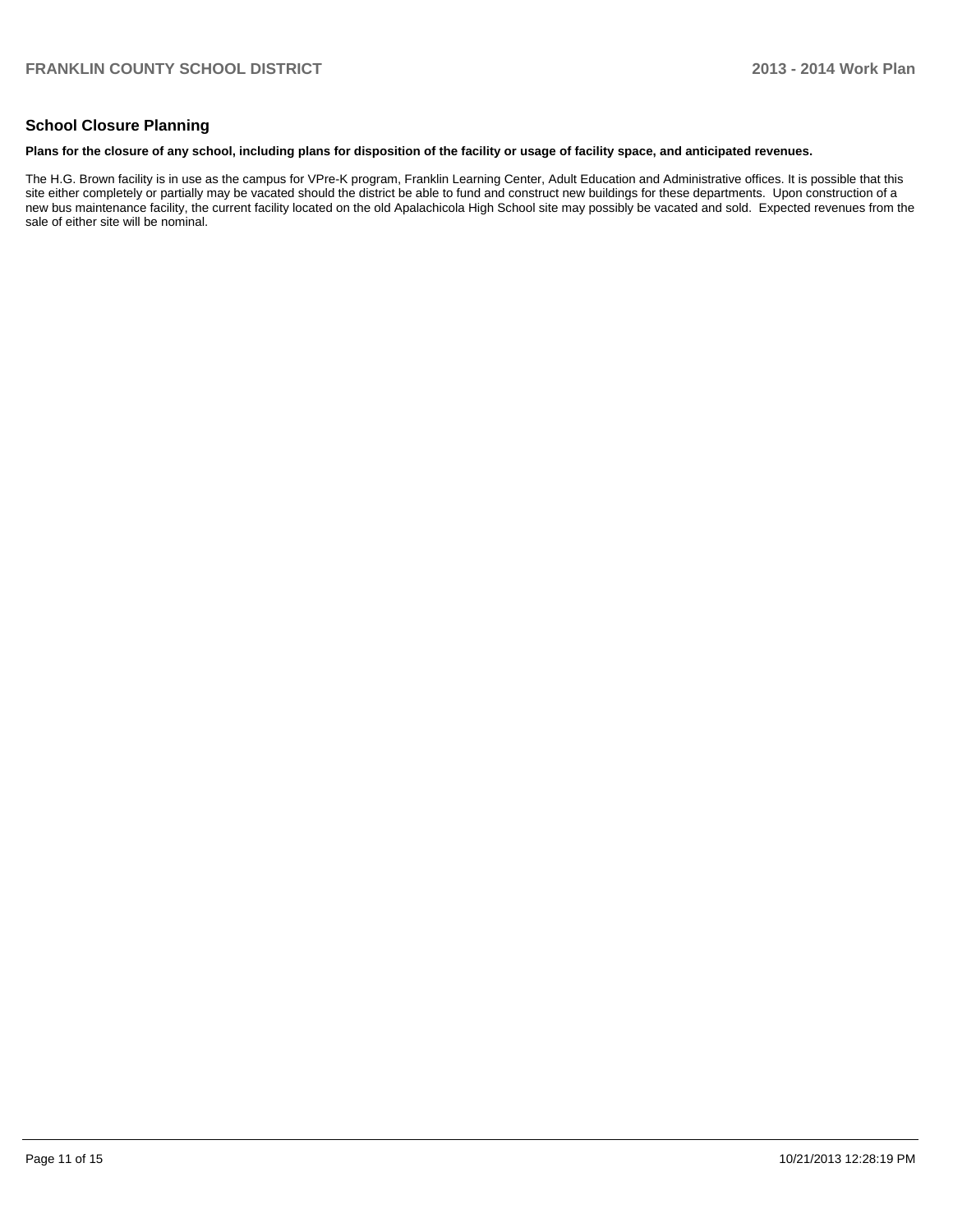Five Year Survey - Ten Year Capacity **10/21/2013** FRANKLIN COUNTY SCHOOL DISTRICT

**Schedule of capital outlay projects projected to ensure the availability of satisfactory student stations for the projected student enrollment in K - 12 programs for the future 5 years beyond the 5-year district facilities work program.**

No items meet the criteria.

Five Year Survey - Ten Year Infrastructure **10/21/2013** FRANKLIN COUNTY SCHOOL DISTRICT

**Proposed Location of Planned New, Remodeled, or New Additions to Facilities in 6 thru 10 out years (Section 28).**

## No items meet the criteria.

**Plans for closure of any school, including plans for disposition of the facility or usage of facility space, and anticipated revenues in the 6 thru 10 out years (Section 29).**

No items meet the criteria.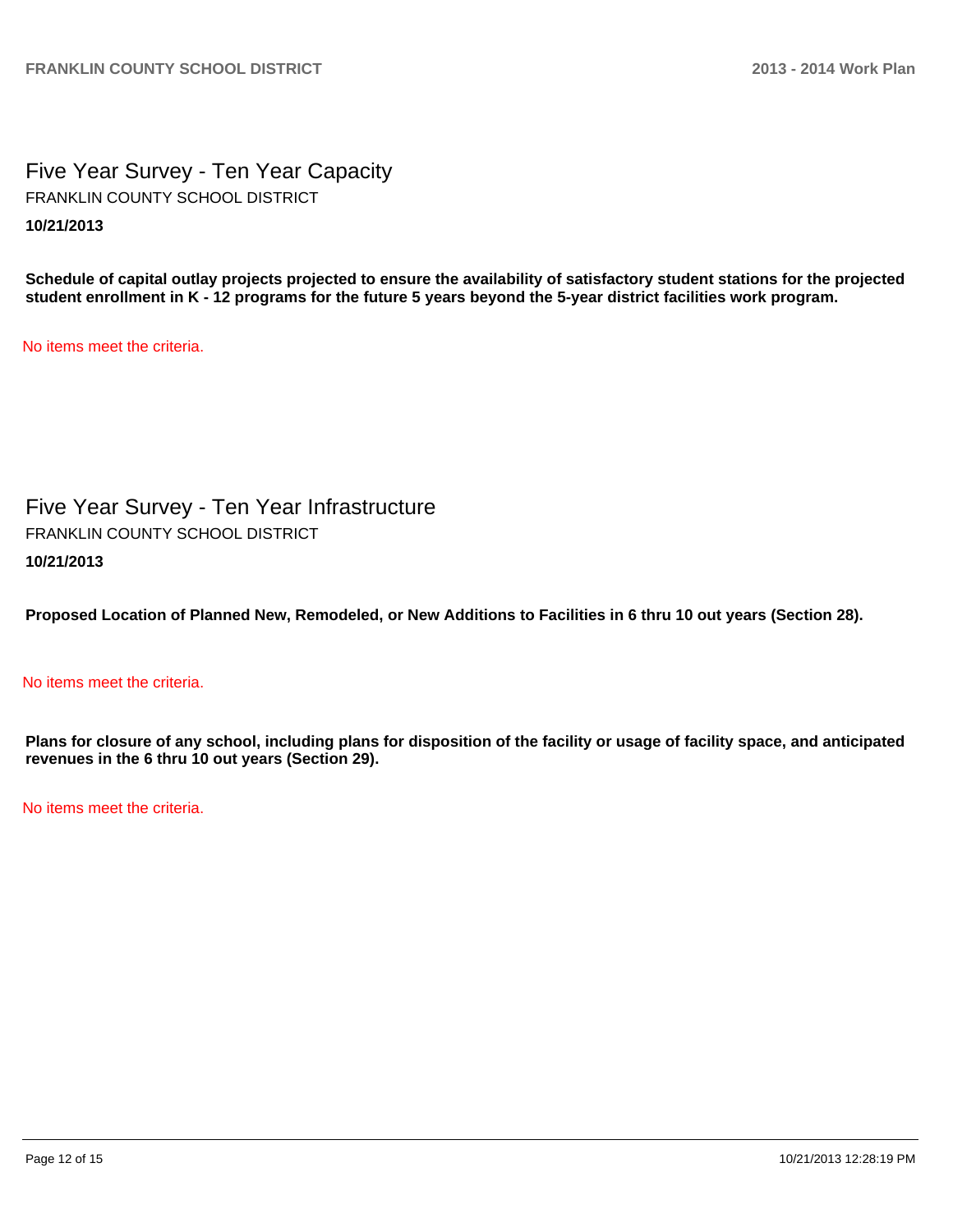Five Year Survey - Ten Year Maintenance **10/21/2013** FRANKLIN COUNTY SCHOOL DISTRICT

**District projects and locations regarding the projected need for major renovation, repair, and maintenance projects within the district in years 6 - 10 beyond the projects plans detailed in the five years covered by the work plan.**

No items match the criteria.

## Five Year Survey - Ten Year Utilization

FRANKLIN COUNTY SCHOOL DISTRICT

**10/21/2013**

**Schedule of planned capital outlay projects identifying the standard grade groupings, capacities, and planned utilization rates of future educational facilities of the district for both permanent and relocatable facilities.**

| <b>Grade Level</b><br>Projections  | <b>FISH Student</b><br><b>Stations</b> | <b>Actual FISH</b><br>Capacity | Actual<br><b>COFTE</b> | Actual<br><b>Utilization</b> | Actual new<br><b>Student</b><br>Capacity to be<br>added/remove<br>d | Projected<br><b>COFTE</b> | Projected<br><b>Utilization</b> |
|------------------------------------|----------------------------------------|--------------------------------|------------------------|------------------------------|---------------------------------------------------------------------|---------------------------|---------------------------------|
| Elementary -<br>District Totals    | 302                                    | 302                            | 183.99                 | 60.92 %                      | 184                                                                 | 486                       | 100.00%                         |
| Middle - District<br><b>Totals</b> |                                        |                                | 0.00                   | 0.00%                        | 204                                                                 | 204                       | 100.00%                         |
| High - District<br><b>Totals</b>   | 1,100                                  | 990                            | 724.61                 | 73.19 %                      | 557                                                                 | 167                       | 10.80%                          |
| Other - ESE, etc                   | 2,490                                  |                                | 0.00                   | 0.00 %                       | 18                                                                  | 18 <sub>1</sub>           | 100.00%                         |
|                                    | 3,892                                  | 1,292                          | 908.60                 | 70.33 %                      | 963                                                                 | 875                       | 38.80 %                         |

**Combination schools are included with the middle schools for student stations, capacity, COFTE and utilization purposes because these facilities all have a 90% utilization factor. Use this space to explain or define the grade groupings for combination schools.**

No comments to report.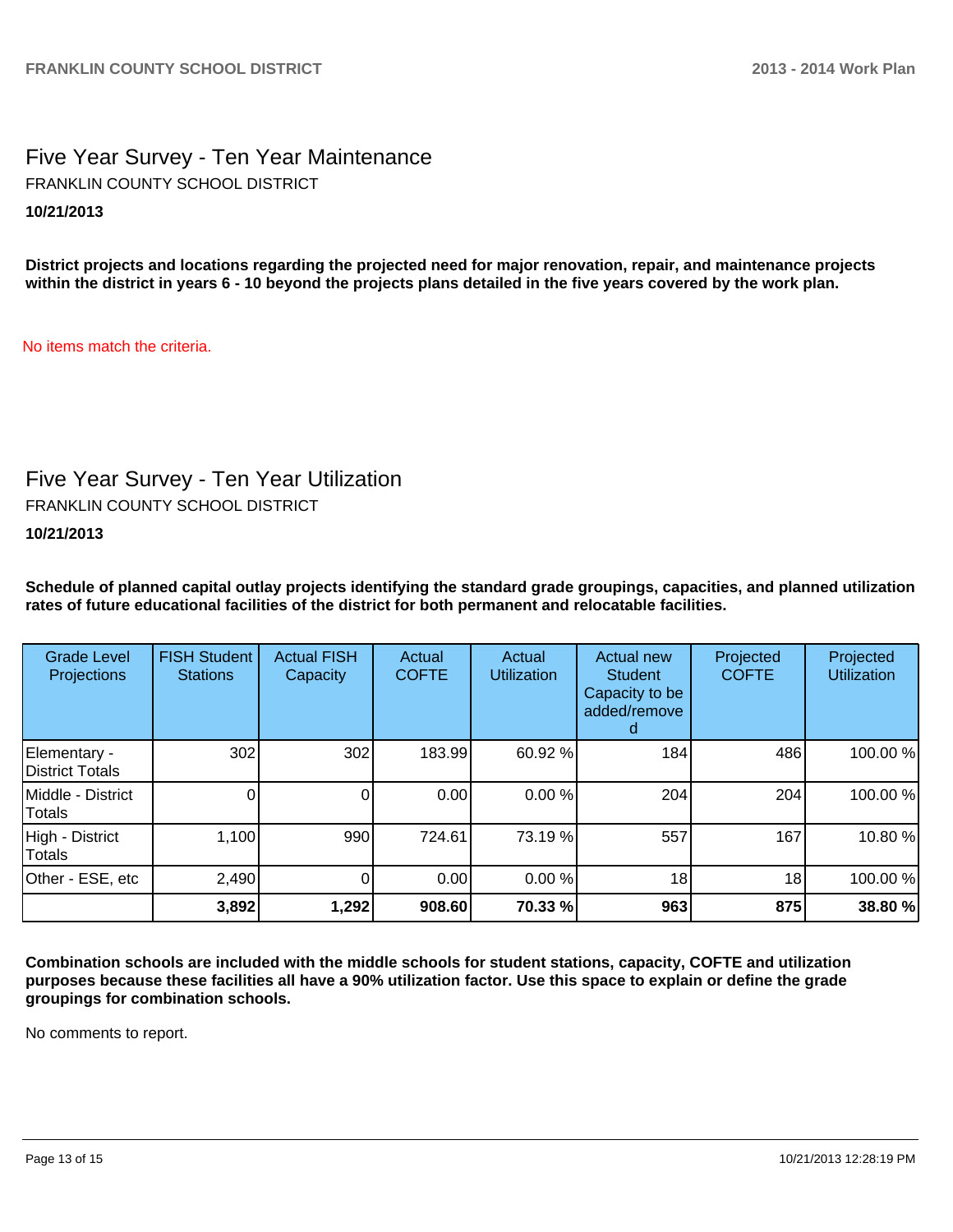Five Year Survey - Twenty Year Capacity **10/21/2013** FRANKLIN COUNTY SCHOOL DISTRICT

**Schedule of capital outlay projects projected to ensure the availability of satisfactory student stations for the projected student enrollment in K - 12 programs for the future 11 - 20 years beyond the 5-year district facilities work program.**

No items match the criteria.

Five Year Survey - Twenty Year Infrastructure **10/21/2013** FRANKLIN COUNTY SCHOOL DISTRICT

**Proposed Location of Planned New, Remodeled, or New Additions to Facilities in the 11 through 20 out years (Section 28).**

No items meet the criteria.

**Plans for closure of any school, including plans for disposition of the facility or usage of facility space, and anticipated revenues in the 11 through 20 out years (Section 29).**

No items meet the criteria.